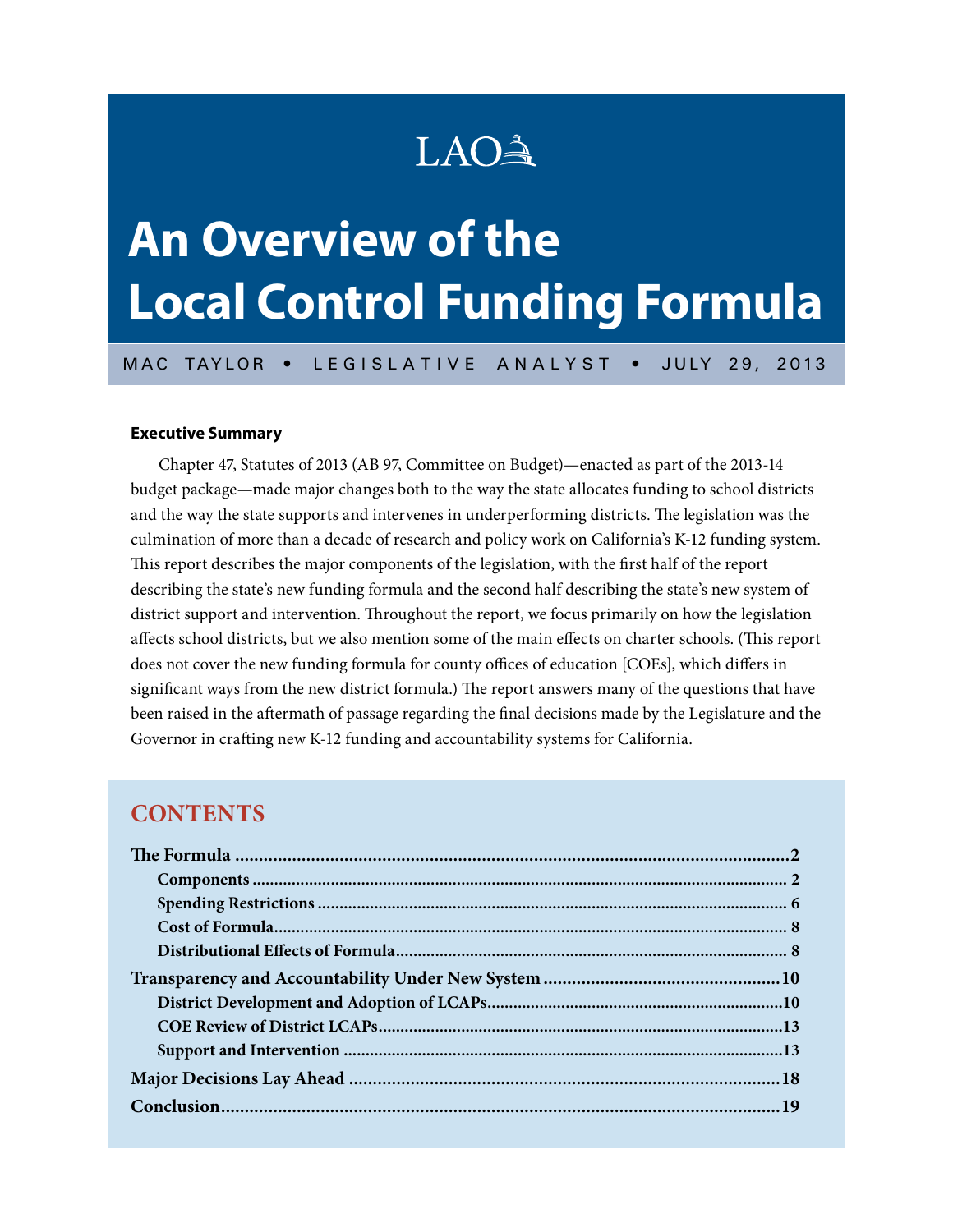# **The Formula**

## **Components**

One of the main components of Chapter 47 is the creation of the local control funding formula (LCFF). The LCFF has several components, as described below. (Except where otherwise noted, the components that apply to school districts also apply to charter schools.)

*Sets Uniform, Grade-Span Base Rates.* Under the new formula, districts receive the bulk of their funding based on average daily attendance (ADA) in four grade spans. Figure 1 displays the four LCFF grade-span base rates as specified in Chapter 47. Each year, beginning in 2013‑14, these target base rates are to be updated for cost-of-living adjustments (COLAs). The differences among the target grade-span rates reflect the differences among existing funding levels across the grade spans. Specifically, the new base-rate differentials are linked to the differentials in 2012‑13 statewide average revenue limit rates by district type (the

same rates previously used to set charter school grade-span funding rates). These grade-span differences are intended to recognize the generally higher costs of education at higher grade levels.

*Adjusts Early Elementary and High School Base Rates.* The LCFF includes certain adjustments to the K-3 and high school base rates. These adjustments effectively increase the base rates for these two grade spans. The K-3 adjustment increases the K-3 base rate by 10.4 percent (or initially \$712 per ADA)—for an adjusted, initial K-3 base rate of \$7,557. This adjustment is intended to cover costs associated with class size reduction (CSR) in the early grades. (The \$712 per-pupil adjustment reflects the average K-3 CSR rate under the previous funding rules.) The high school adjustment increases the grades 9‑12 base rate by 2.6 percent (or initially \$216 per ADA)—for an adjusted, initial high school base rate of \$8,505. This adjustment is not designated for any particular activity, but the genesis of the adjustment related

## **Figure 1**

### **Overview of Local Control Funding Formula<sup>a</sup>**

| <b>Formula Component</b>                                                                   | <b>Rates/Rules</b>                                                                                             |
|--------------------------------------------------------------------------------------------|----------------------------------------------------------------------------------------------------------------|
| Target base rates (per ADA) <sup>b</sup>                                                   | • $K-3: $6,845$<br>$• 4-6: $6.947$<br>$\cdot$ 7-8: \$7.154<br>$\cdot$ 9-12: \$8,289                            |
| Base rate adjustments                                                                      | • K-3: 10.4 percent of base rate.<br>• 9-12: 2.6 percent of base rate.                                         |
| Supplemental funding for certain student subgroups<br>(per EL/LI student and foster youth) | 20 percent of adjusted base rate.                                                                              |
| Concentration funding                                                                      | Each EL/LI student above 55 percent of enrollment<br>generates an additional 50 percent of adjusted base rate. |
| Add-ons                                                                                    | Targeted Instructional Improvement Block Grant, Home-<br>to-School Transportation, Economic Recovery Target.   |
| <sup>a</sup> Applies to school districts and charter schools.                              |                                                                                                                |

<sup>b</sup> Reflects target rates as specified in statute. Does not include 1.57 percent cost-of-living adjustment provided in 2013-14.

ADA = average daily attendance; EL = English learner; and LI = low-income (defined as a student receiving a free or reduced price meal).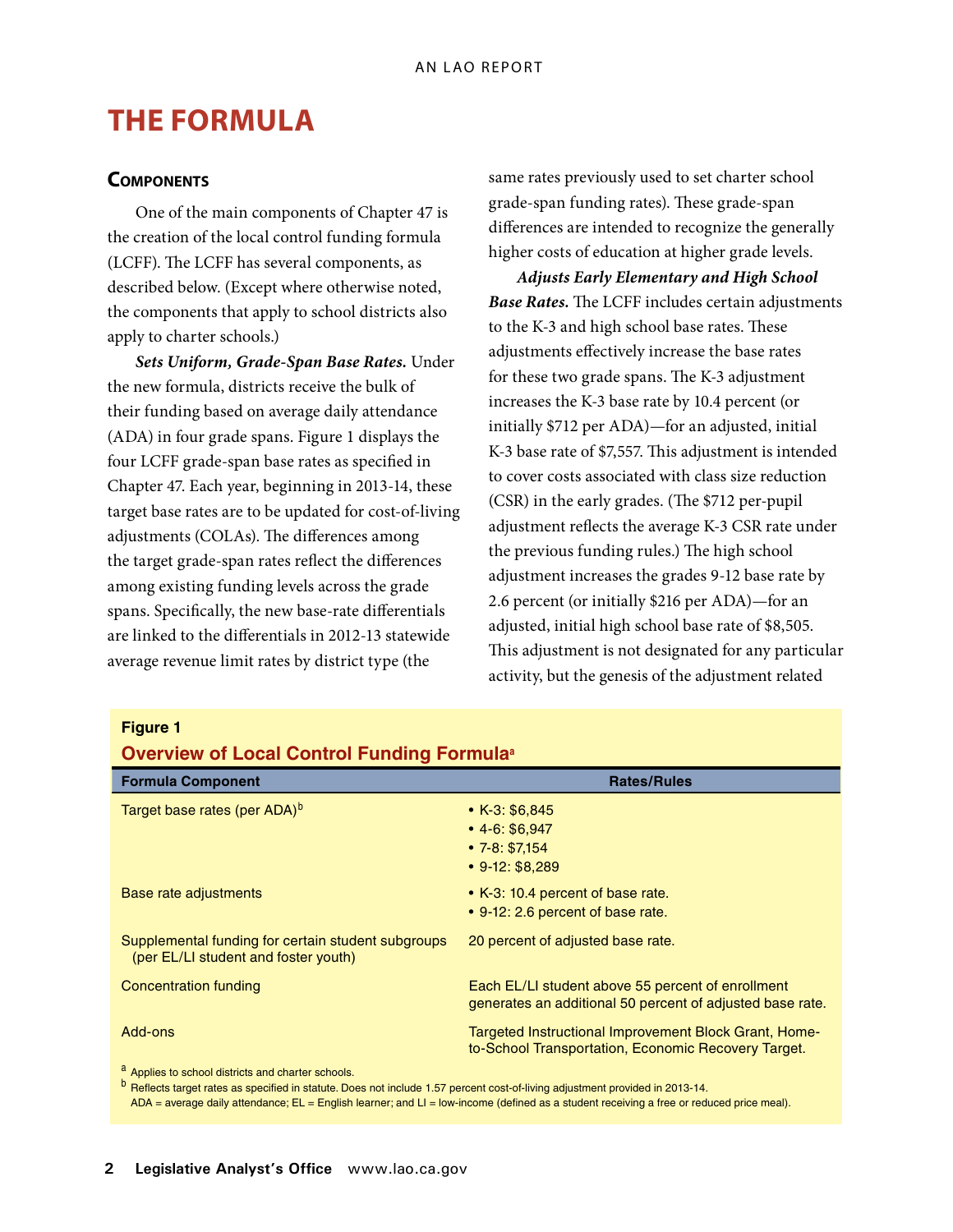to the costs of providing career technical education (CTE) in high school. (The \$216 adjustment reflects the average total amount spent per pupil on CTE categorical programs under the old system.) Moving forward, the adjustment percentages will remain the same, though the dollar value of the adjustments will increase as the base rates rise due to COLAs.

*Includes Supplemental Funding for English Learners and Low-Income (EL/LI) Students.* The LCFF provides additional funds for particular student groups. Under the formula, each EL/LI student and foster youth in a district generates an additional 20 percent of the qualifying student's adjusted grade-span base rate. For instance, an LI kindergartener generates an additional \$1,511 for the district, which is 20 percent of the adjusted K-3 base rate of \$7,557. (Because all foster youth also meet the state's LI definition, hereafter we do not refer to them as a separate subgroup.) For the purposes of generating this supplemental funding (as well as the concentration funding discussed below), a district's EL/LI count is based on a three-year rolling average of EL/LI enrollment. Students who are both EL and LI are counted only once (known as an unduplicated count). For more information regarding the classification of EL/LI student groups, see the nearby box.

*Provides Concentration Funding for Districts With Higher EL/LI Populations.* Districts

#### **Classification of English Learner/Low-Income (EL/LI) Students**

*Classification of EL Students.* For the purposes of the Local Control Funding Formula (LCFF), students are classified as EL based on a home language survey and the California English Language Development Test (CELDT). If a parent or guardian reports on the home language survey that a language other than English is the student's initial language learned or the primary language used at home, the student is required to take the CELDT. If the student is determined by the school district not to be English proficient based on CELDT results, then the student is classified as EL. Each year thereafter, an EL student is reassessed using the CELDT. Once a student is determined to be English proficient—based on CELDT results, performance on other state assessments, teacher input, and local criteria—the student is reclassified as Fluent English Proficient (FEP). Each school district can use its own criteria for reclassifying EL students as FEP. Under the LCFF, no time limit is placed on how long an EL student can generate supplemental and concentration funding for a district, but a student reclassified as FEP who is not also LI will no longer generate additional funding.

*Classification of LI Students.* For the purposes of the LCFF, LI students are those that qualify for free and reduced price meals (FRPM). Eligibility for FRPM is determined by school districts through a variety of means. In many cases, students are determined FRPM-eligible through an application process sent to students' households. If a household's income is below 185 percent of the federal poverty line (\$43,568 for a family of four), the student is eligible for FRPM. In other cases, students are directly certified as FRPM-eligible due to participation in other social service programs, such as the California Work Opportunity and Responsibility to Kids program. Foster youth automatically are eligible for FRPM, therefore the foster family's income has no bearing on the foster student's FRPM eligibility. An LI student will generate supplemental and concentration funding for a district until the student is no longer FRPM-eligible.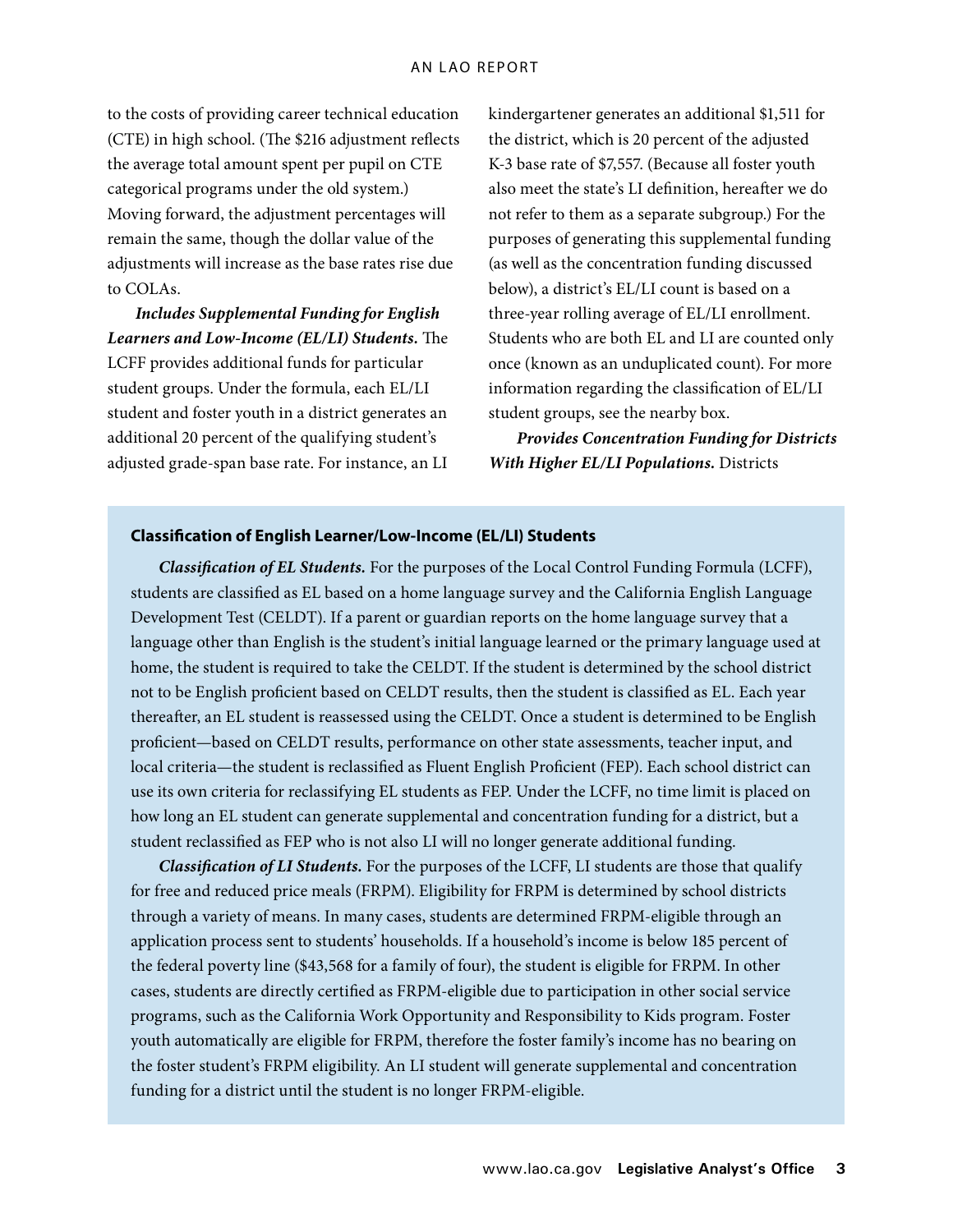whose EL/LI populations exceed 55 percent of their enrollment receive concentration funding. Specifically, as shown in Figure 2, these districts receive an additional 50 percent of the adjusted base grant for each EL/LI student above the 55 percent threshold. (A charter school cannot receive concentration funding for a greater proportion of EL/LI students than the district in which it resides. For instance, if a charter school has 80 percent EL/ LI enrollment but the district in which it resides has only 60 percent EL/LI enrollment, the charter school's concentration funding is capped based on 60 percent EL/LI enrollment. If a charter school has multiple sites located in multiple districts, its concentration funding is capped based on the encompassing district with the highest EL/LI concentration, or its own EL/LI concentration if lower)

*Effect of Supplemental and Concentration Funding on a District's Total Allocation.*  In the description above, the supplement

and concentration factors are described in per-student terms. Alternatively, the supplement and concentration factors can be viewed in per-district terms. Thinking of the supplement and concentration factor in this latter way allows total district funding allocations to be compared more easily. As seen in Figure 3, as a district's proportion of EL/LI students increases, so does its total funding allocation. For instance, a district with 50 percent EL/LI students has a total allocation that is 10 percent higher than the same-sized district with no EL/LI students. In Figure 3, the first section of the line (colored blue) shows percent increases in a district's funding allocation up to the 55 percent EL/LI threshold, whereas the second section of the line (colored red) shows funding increases once a district passes the 55 percent concentration threshold and begins receiving concentration funding in addition to supplemental funding. As shown in the figure, a district in which every student is EL/LI has a total funding allocation



EL/LI = English learner/low-income.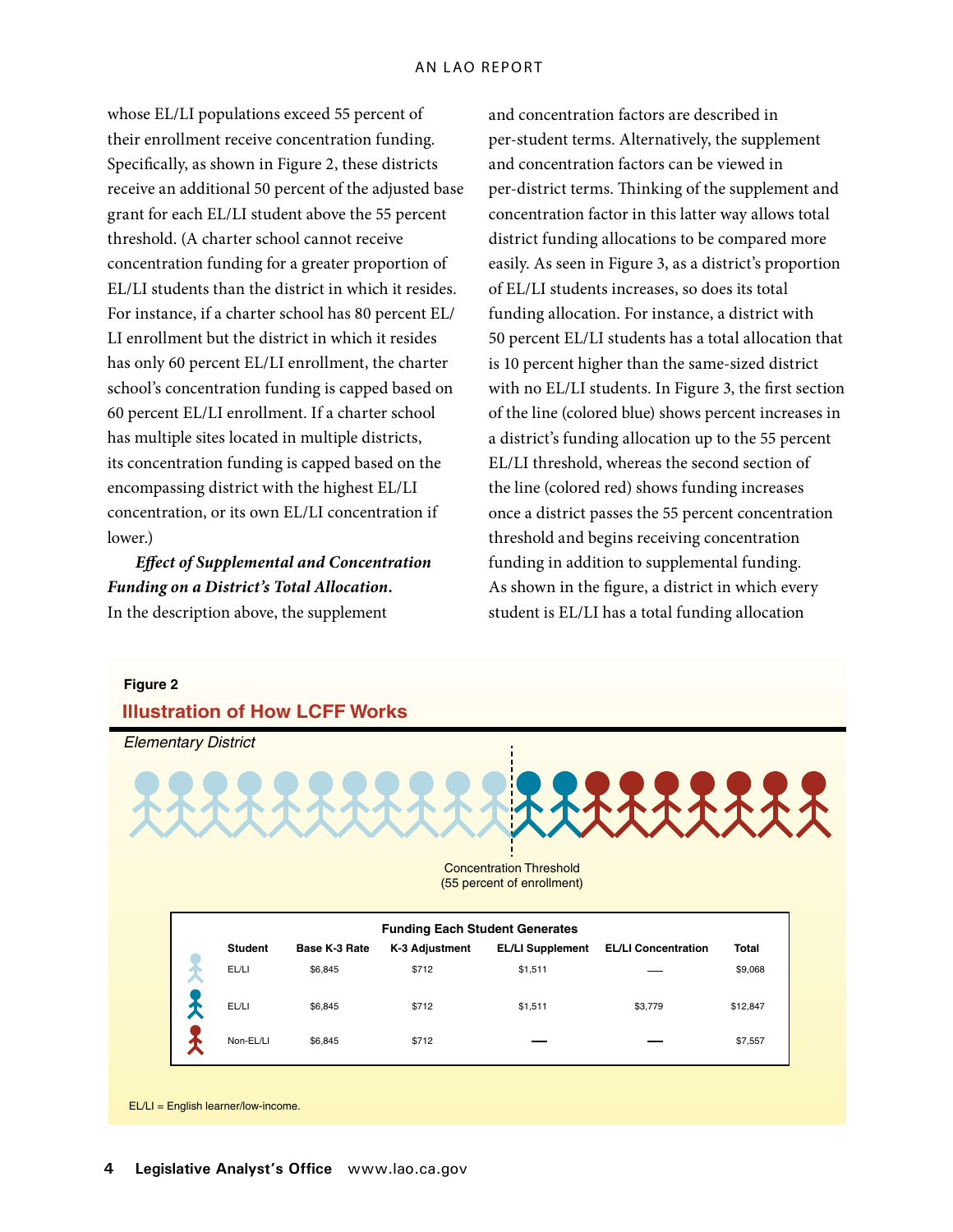42.5 percent greater than the same-sized district with no EL/LI students.

*Treats Two Existing Categorical Funding Streams as Add-Ons.* Funds from two existing programs—the Targeted Instructional Improvement Block Grant and Home-to-School (HTS) Transportation program—are treated as add-ons to the LCFF. Districts that received funding from these programs in 2012‑13 will continue to receive that same amount of funding in addition to what the LCFF provides each year. Districts that did not receive funds from these programs in 2012‑13 do not receive these add-ons moving forward.

*Also Provides New Economic Recovery Target (ERT) Add-On to Some Districts.* Had the revenue limit deficit factor been retired and categorical

program funding been restored, the previous funding system would have generated greater levels of funding than the LCFF for approximately 230 districts (about 20 percent of districts). To address this issue, the new funding system provides the ERT add-on to a subset of these districts. As shown in Figure 4 (see next page), the ERT *Secretary* add-on amount equals the difference between *Analyst* the amount a district would have received under<br>*Director* the old system and the amount a district would receive based on the LCFF in 2020‑21. To derive the amount a district would have received under the old system in 2020‑21, assumptions are made that the revenue limit deficit factor would have been retired, a 1.94 percent COLA would have been applied to revenue limits every year from 2013‑14 through 2020‑21, and categorical funding would be f**s**. *Deputy*

#### **Figure 3**

## **How a District's EL/LI Concentration Affects its LCFF Allocation**

*Percent Increase in District Funding Allocation* 

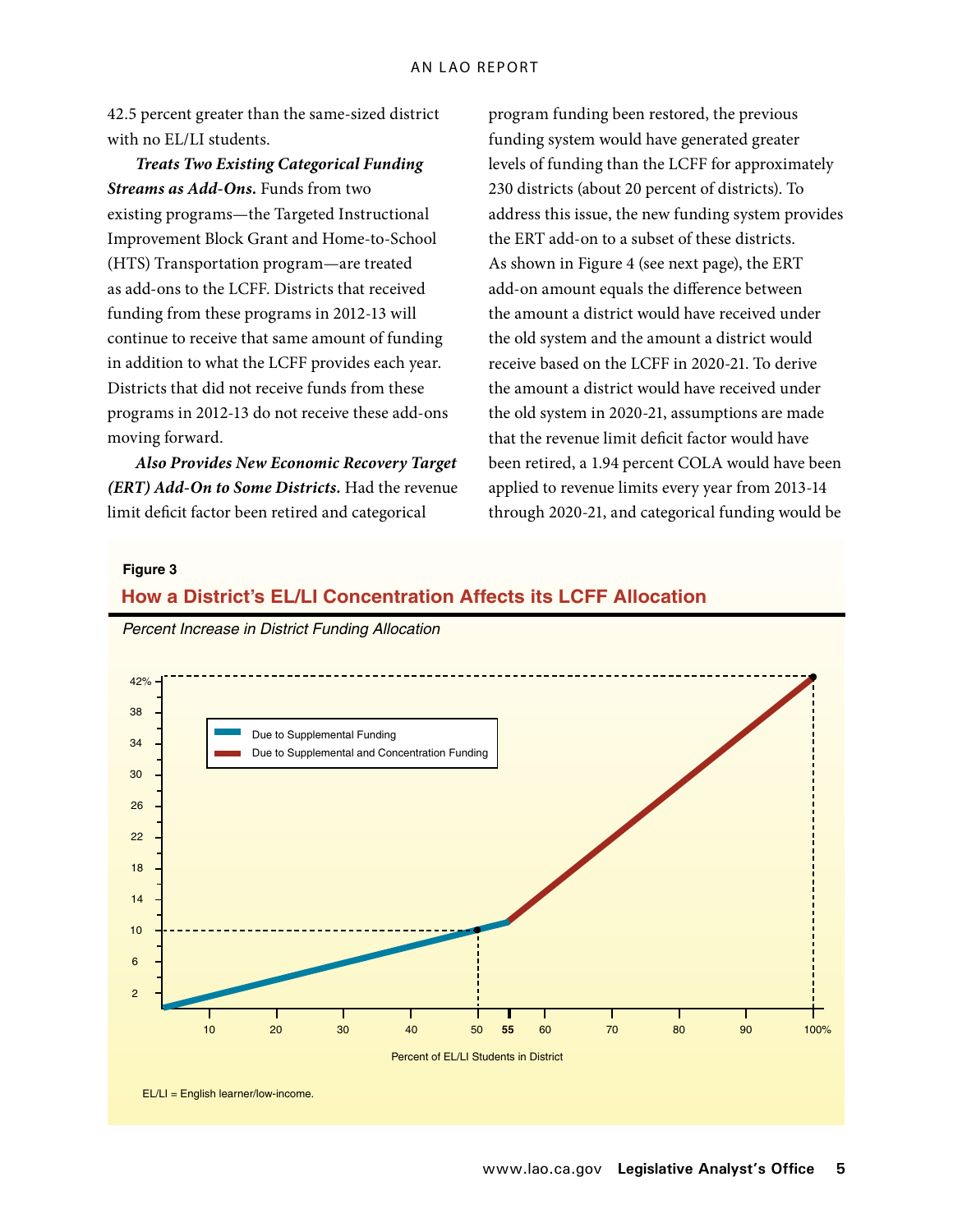increased to the district's 2007‑08 level (reflecting an increase of 24 percent over the 2012‑13 level). Approximately 130 districts are eligible to receive the ERT add-on. The 100 remaining districts are not eligible for the add-on because of their exceptionally high per-pupil funding rates. Specifically, a provision disallows a district from receiving an ERT add-on if its funding exceeds the 90<sup>th</sup> percentile of per-pupil funding rates under the old system

### **Figure 4**

## **Calculating Economic Recovery Target (ERT)**





(estimated to be approximately \$14,500 per pupil in 2020‑21).

## **Spending Restrictions**

The LCFF eliminates the vast majority of categorical spending restrictions. In their place, the LCFF establishes a more limited set of spending restrictions, some of which apply over the long term and some of which are applicable only during the initial transition period.

#### **Long-Term Spending Requirements**

*Many Existing Categorical Spending Requirements Removed.* Approximately threequarters of categorical programs were eliminated in tandem with the creation of the LCFF. As a result, the majority of categorical spending restrictions that districts faced under the old system were eliminated. Under the new system, 14 categorical programs remain. Figure 5 lists those categorical programs that were eliminated and those that are retained under the new system.

## *Districts Eventually Must Ensure "Proportionality" When Spending EL/LI*

**Funds.** Under the LCFF, districts will have to use supplemental and concentration funds to "increase or improve services for EL/LI pupils in proportion to the increase in funds apportioned on the basis of the number and concentration of unduplicated pupils." The exact meaning and regulatory effect of this proportionality clause is currently unknown. On or before January 31, 2014, the State Board of Education (SBE) is required to promulgate regulations regarding how this clause will be operationalized. These regulations also will include the conditions under which districts can use supplemental and concentration funds on a school-wide basis.

*Districts Encouraged to Have K-3 Class Sizes No More Than 24 Students.* Under full implementation of the LCFF, as a condition of receiving the K-3 base-rate adjustment, districts must maintain a K-3 school-site average class size of 24 or fewer students, unless collectively bargained otherwise. If a district negotiates a different class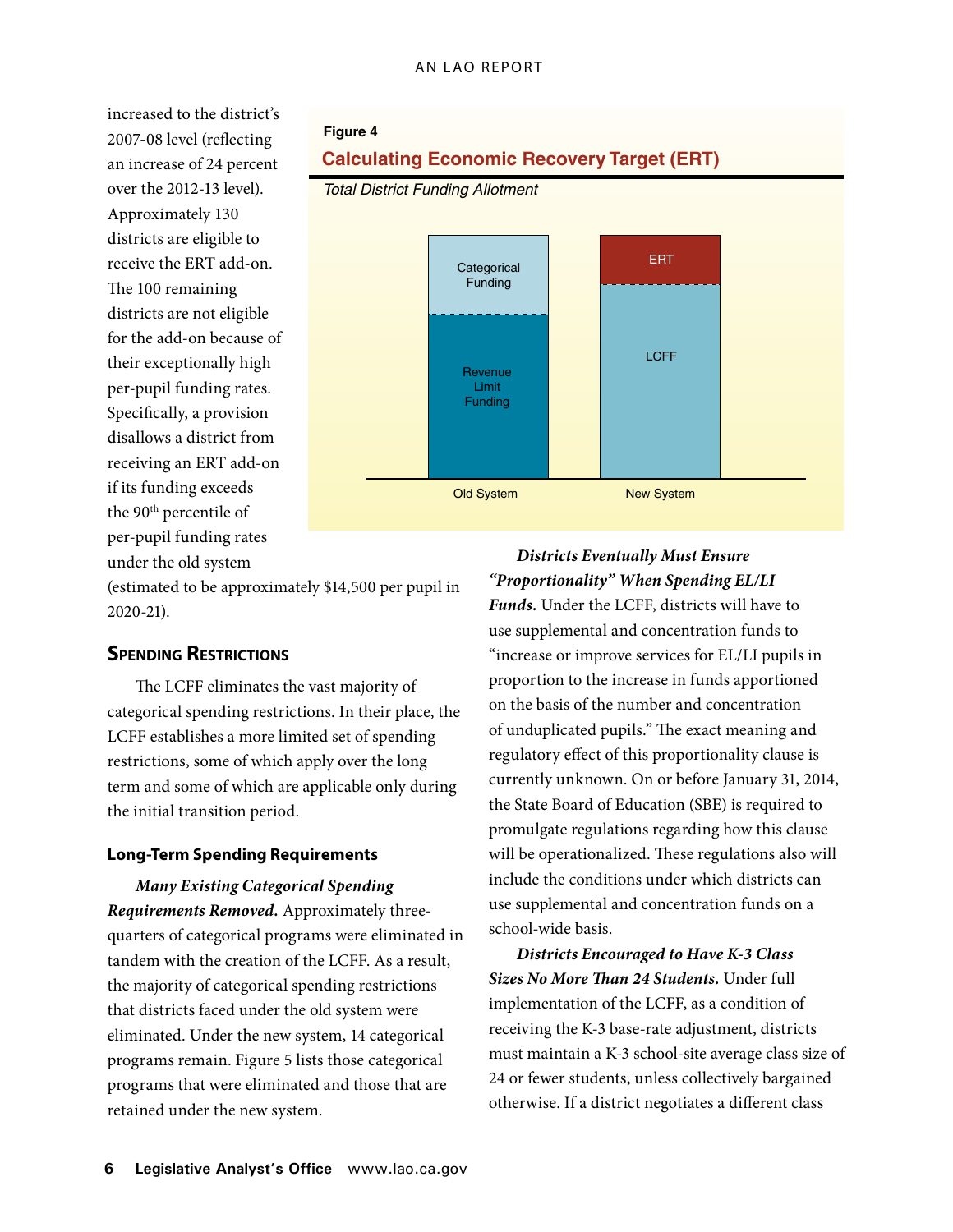size for those grades, the district is not subject to this provision and will continue to receive the adjustment. Absent a related collective bargaining provision, were a particular school site in a district to exceed an average class size of 24, the district would lose the K-3 adjustment for all its K-3 school sites.

*Restrictions on HTS Transportation Funding Maintained.* Starting in 2013‑14, districts receiving the HTS Transportation add-on must expend the same amount of those funds for HTS Transportation as they spent in 2012‑13. Districts that did not receive HTS Transportation funds in 2012‑13 and therefore are not eligible for the add-on moving forward, do not have similar transportation spending requirements.

#### **Short-Term Requirements**

*Specific Maintenance-of-Effort (MOE) Requirements Imposed During First Two Years of Implementation.* School districts are required to spend no less in 2013‑14 and 2014‑15 than they did in 2012‑13 on Regional Occupational Centers and Programs (ROCPs) and Adult Education. If districts received funding for ROCPs and/or HTS Transportation through a joint powers authority (JPA), they must continue to pass through those funds to the JPA in 2013‑14 and 2014‑15. Funds used to satisfy these MOE requirements count towards a district's LCFF allocation. Consequently, districts subject to these MOE requirements will have relatively less general purpose funding over this two-year period. (A district that already shifted all funds away from these programs as part of its

#### **Figure 5**

#### **Treatment of Categorical Programs Under LCFF**

| <b>Retained Programs</b>                    |                                                |
|---------------------------------------------|------------------------------------------------|
| <b>Adults in Correctional Facilities</b>    | <b>Foster Youth Services</b>                   |
| After School Education and Safety           | <b>Mandates Block Grant</b>                    |
| <b>Agricultural Vocational Education</b>    | <b>Partnership Academies</b>                   |
| American Indian Education Centers and       | <b>Quality Education Improvement Act</b>       |
| Early Childhood Education Program           | <b>Special Education</b>                       |
| <b>Assessments</b>                          | <b>Specialized Secondary Programs</b>          |
| <b>Child Nutrition</b>                      | <b>State Preschool</b>                         |
| <b>Eliminated Programs</b>                  |                                                |
| <b>Advanced Placement Fee Waiver</b>        | <b>Instructional Materials Block Grant</b>     |
| <b>Alternative Credentialing</b>            | International Baccalaureate Diploma Program    |
| California High School Exit Exam Tutoring   | <b>National Board Certification Incentives</b> |
| <b>California School Age Families</b>       | <b>Oral Health Assessments</b>                 |
| <b>Categorical Programs for New Schools</b> | <b>Physical Education Block Grant</b>          |
| <b>Certificated Staff Mentoring</b>         | <b>Principal Training</b>                      |
| <b>Charter School Block Grant</b>           | <b>Professional Development Block Grant</b>    |
| <b>Civic Education</b>                      | Professional Development for Math and English  |
| <b>Community-Based English Tutoring</b>     | School and Library Improvement Block Grant     |
| Community Day School (extra hours)          | <b>School Safety</b>                           |
| Deferred Maintenance                        | <b>School Safety Competitive Grant</b>         |
| <b>Economic Impact Aid</b>                  | <b>Staff Development</b>                       |
| <b>Educational Technology</b>               | <b>Student Councils</b>                        |
| <b>Gifted and Talented Education</b>        | <b>Summer School Programs</b>                  |
| Grade 7-12 Counseling                       | <b>Teacher Credentialing Block Grant</b>       |
| <b>High School Class Size Reduction</b>     | <b>Teacher Dismissal</b>                       |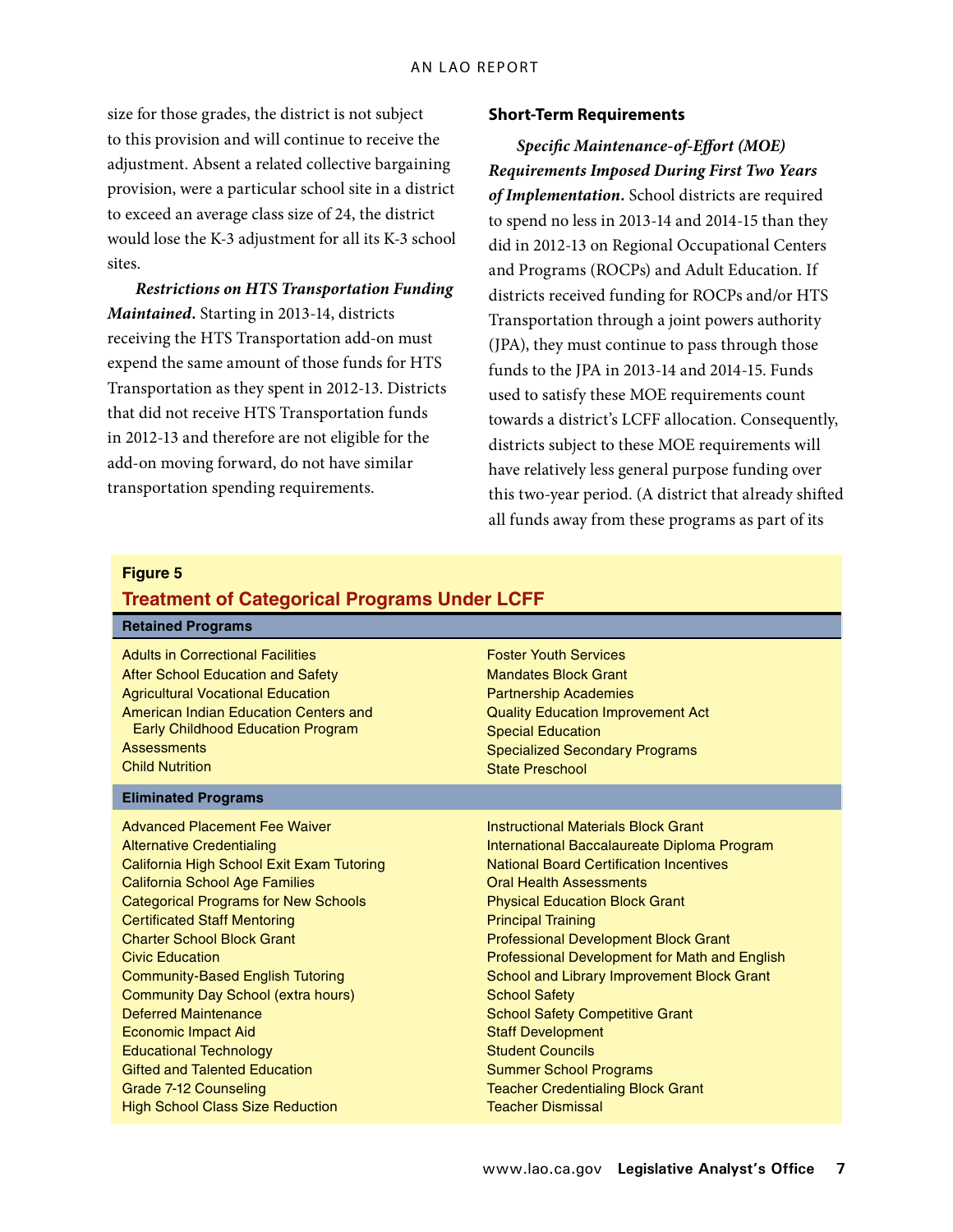response to categorical flexibility is not subject to these MOE requirements.)

*Districts Must Make Progress Toward Meeting CSR Goal During Transition Period.* As mentioned earlier, to receive the K-3 base-rate adjustment, districts by full LCFF implementation must reduce K-3 class size to no more than 24 students, unless collectively bargained otherwise. Over the phase-in period (discussed later in more detail), districts must make progress toward this goal in proportion to the growth in their funding. For example, if a district started with an average K-3 class size of 28 students, and it received new funding equivalent to 10 percent of its LCFF funding gap, that district would have to reduce average K-3 class size to 27.6 students (10 percent of the difference between 28 and 24). Similar to the CSR requirement under full implementation, this interim requirement does not apply to districts that collectively bargain K-3 class sizes.

## **Cost of Formula**

As explained below, the LCFF costs significantly more than the previous funding system. As a result, it will take several years to fully transition to the new funding formula.

*Fully Implementing LCFF and ERT Add-On Estimated to Cost an Additional \$18 Billion.* Were the state to fully implement the LCFF in 2013‑14, the costs would be \$18 billion more than the state spent on K-12 education in 2012-13. (This assumes current levels of ADA, EL/LI enrollment, and property tax revenue.) Given the cost, coupled with projected growth in Proposition 98 funding, fully implementing the new system is anticipated to take eight years. Each year the total General Fund cost of the new system will change somewhat due to providing COLAs, fluctuations in ADA and student demographics, and growth in property tax revenue.

*Additional LCFF Funding to Be Allocated Based on Funding "Gap."* Over the course of

implementation, districts will receive new funding based on the difference (or gap) between their prior-year funding level and their target LCFF funding level. Every district will see the same proportion of their gap closed, but the dollar amount they receive will vary depending on the size of their gap. For example, in 2013-14, districts (in most cases) will have 12 percent of their gap filled. For a district whose gap is \$100 million, this corresponds to \$12 million in additional funding. For a district whose gap is \$10 million, this corresponds to \$1.2 million in additional funding. Figure 6 depicts transition funding for years one, four, and eight for a non-ERT district as well as an ERT district (discussed below).

*Funding for ERT Add-On to Be Allocated in Equal Increments Over Eight-Year Period.*  Districts eligible to receive the ERT add-on will receive incremental ERT funding over the course of implementation in addition to their gap funding discussed above. As depicted in Figure 6, an ERT district will receive the same proportion of gap funding towards its LCFF target as other non-ERT districts, as well as a portion of its ERT add-on. In 2013‑14, an ERT district will receive one-eighth of its add-on, in year two two-eighths, in year three three-eighths, etcetera. In year eight (the estimated year of full implementation), ERT districts will receive their full ERT add-on (as calculated in 2013‑14) and will continue to receive this add-on amount in perpetuity. Changes in the implementation timeline for LCFF will not affect the ERT funding schedule.

## **Distributional Effects of Formula**

*Vast Majority of Districts to Receive More State Aid, No District to Get Less State Aid.*  The vast majority of districts will see significant increases in funding under the LCFF. That notwithstanding, statute further includes a "hold harmless" provision that specifies no district is to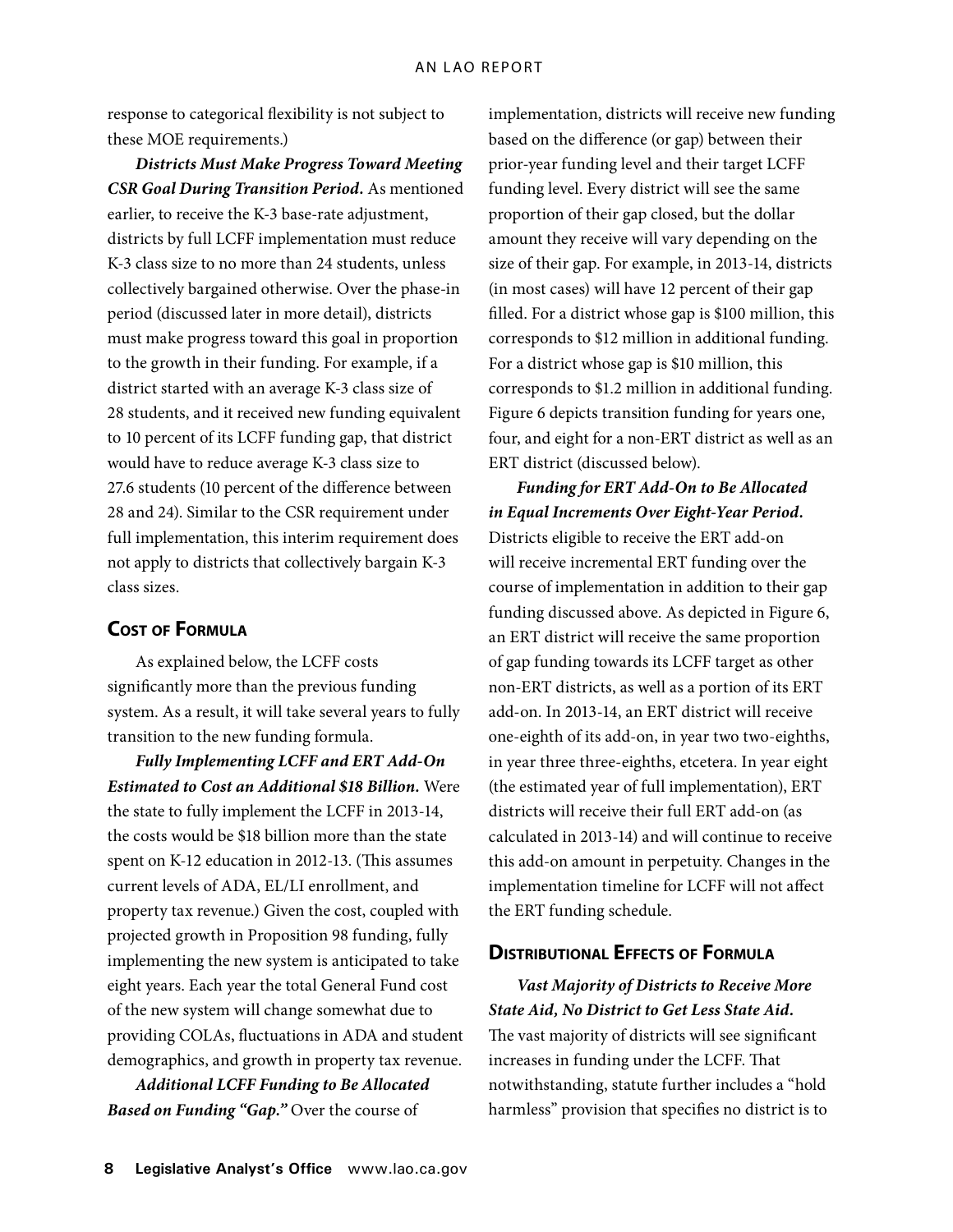receive less state aid than it received in 2012‑13. Specifically, no district is to receive less moving forward than it received last year for revenue limits (calculated on a per-ADA basis) and categorical programs (calculated based on the district's total entitlement).

*A Few Districts Will Not Receive Additional Funds.* Though most districts will see funding increases under the new formula, approximately 15 percent of districts will not receive additional funding. (These districts, which have particularly high existing per-pupil funding rates, are the ones that benefit from the hold harmless provision described above.) Three types of districts are unlikely to receive additional funding.

- **Basic Aid Districts.** Most basic aid districts currently have more per-pupil funding than needed to meet their LCFF targets and their ERT. As a result, they will continue to receive the same amount of state aid they received in 2012‑13 (though, *Secretary* as discussed below, a few districts will fall out of basic-aid status and begin receiving *Director* state aid as a result of the LCFF).
- • *Non-Isolated, Single-School Districts.*  Prior to 2012-13, these types of districts were eligible to receive additional funding if the school met the necessary small school (NSS) ADA requirements. Starting in 2013‑14, schools that are not geographically

#### **Figure 6**

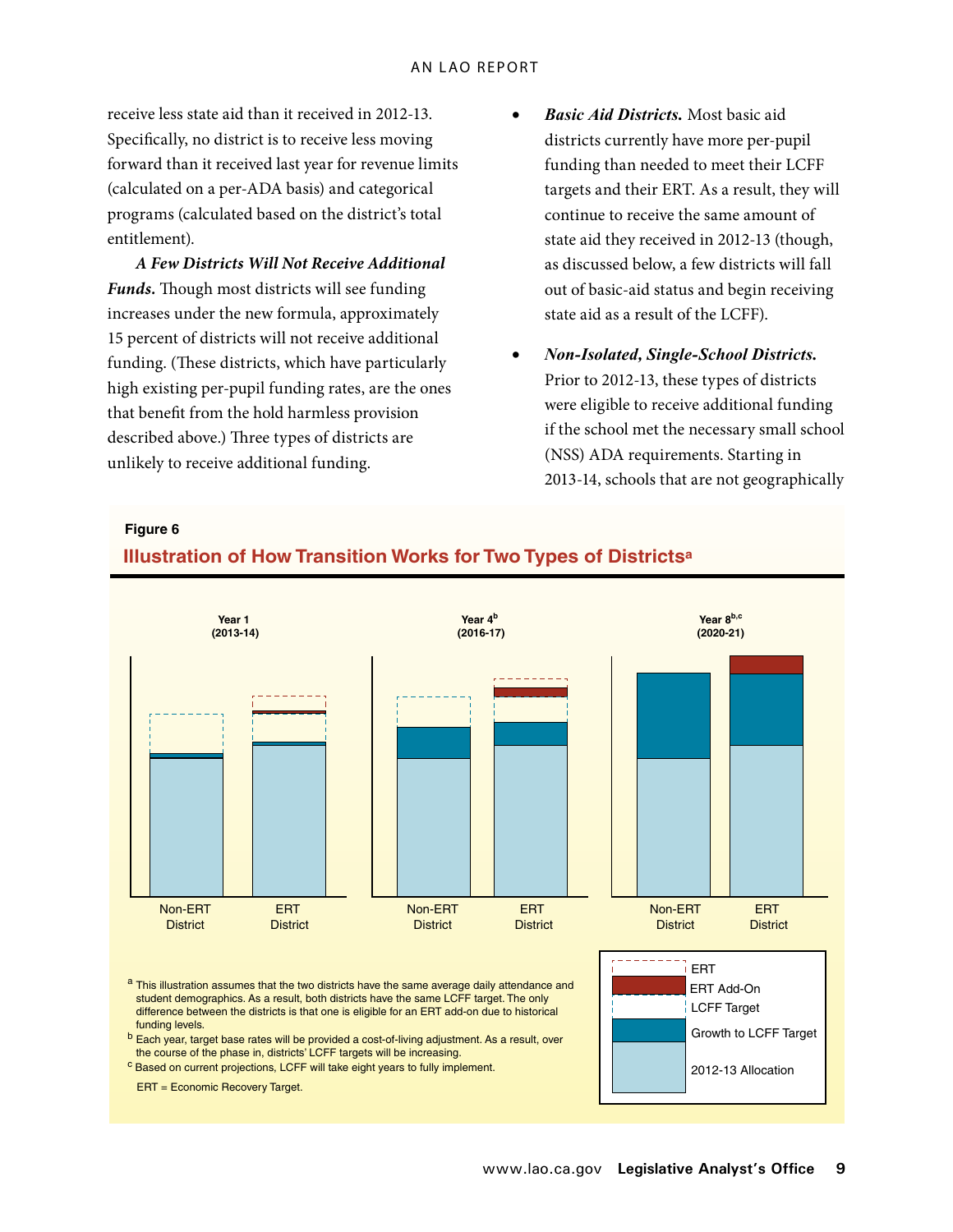isolated are no longer eligible for NSS funding. As a result, these districts' 2012-13 funding levels exceed their LCFF targets and they will continue receiving their 2012‑13 amounts until those amounts drop below their LCFF targets.

• *Anomalous Districts.* Some districts had funding levels under the old system that were abnormally high either because of peculiar categorical rules (such as receiving an extremely high meals-for-needypupils add-on) or peculiar charter-school conversion rules (used by a few districts to receive significant fiscal benefit from conversions). These districts also will continue to receive their 2012‑13 funding amounts until those amounts drop below their LCFF targets.

## *A Few Districts Likely to Fall Out of Basic Aid Status and Begin Receiving State Aid.*

Under the previous funding system, property tax revenue counted only against a district's revenue limits. Consequently, basic aid districts were those districts whose revenue limit entitlements were equal to or less than their local property tax revenue. Under the LCFF, local property tax revenue counts against a district's entire LCFF allocation (which has base rates higher than old revenue limit rates and greater funding for EL/ LI students). As a result, the threshold for basic aid status is significantly higher under the LCFF. Moreover, some districts recently entered basic aid status as a result of state cuts in revenue limit rates. These districts are most likely to fall out of basic aid status under the new system, but a few other basic aid districts also might fall out of basic aid status due to increased funding levels under the LCFF.

# **Transparency and Accountability Under New System**

In addition to adopting a new funding formula, Chapter 47 establishes a set of new rules relating to school district transparency and accountability. Specifically, under the new rules, districts are required to adopt Local Control and Accountability Plans (LCAPs) that disclose how funds will be spent to provide high-quality educational programs. Districts that do not meet the goals specified in their plans and fail to improve educational outcomes receive assistance through a new system of support and intervention. We describe this new system in more detail below.

## **District Development and Adoption of LCAPs**

*Districts Must Set Annual Goals in Eight Specified Areas.* Each LCAP must include a school district's annual goals in each of the eight areas shown in Figure 7. These eight areas of specified state priorities are intended to encompass the key ingredients of high-quality educational programs. Figure 8 (see page 12) identifies how districts are to measure success in each of the eight areas, with districts required to include associated data in their LCAPs. The plans must include both district-wide goals and goals for each numerically significant student subgroup in the district. (To be numerically significant, a district must have at least 30 students in a subgroup, with the exception of foster youth, for which districts must have at least 15 students.) The student subgroups that must be addressed in the LCAPs are listed in Figure 9 (see page 12). (In addition to specified state priorities, districts' LCAPs can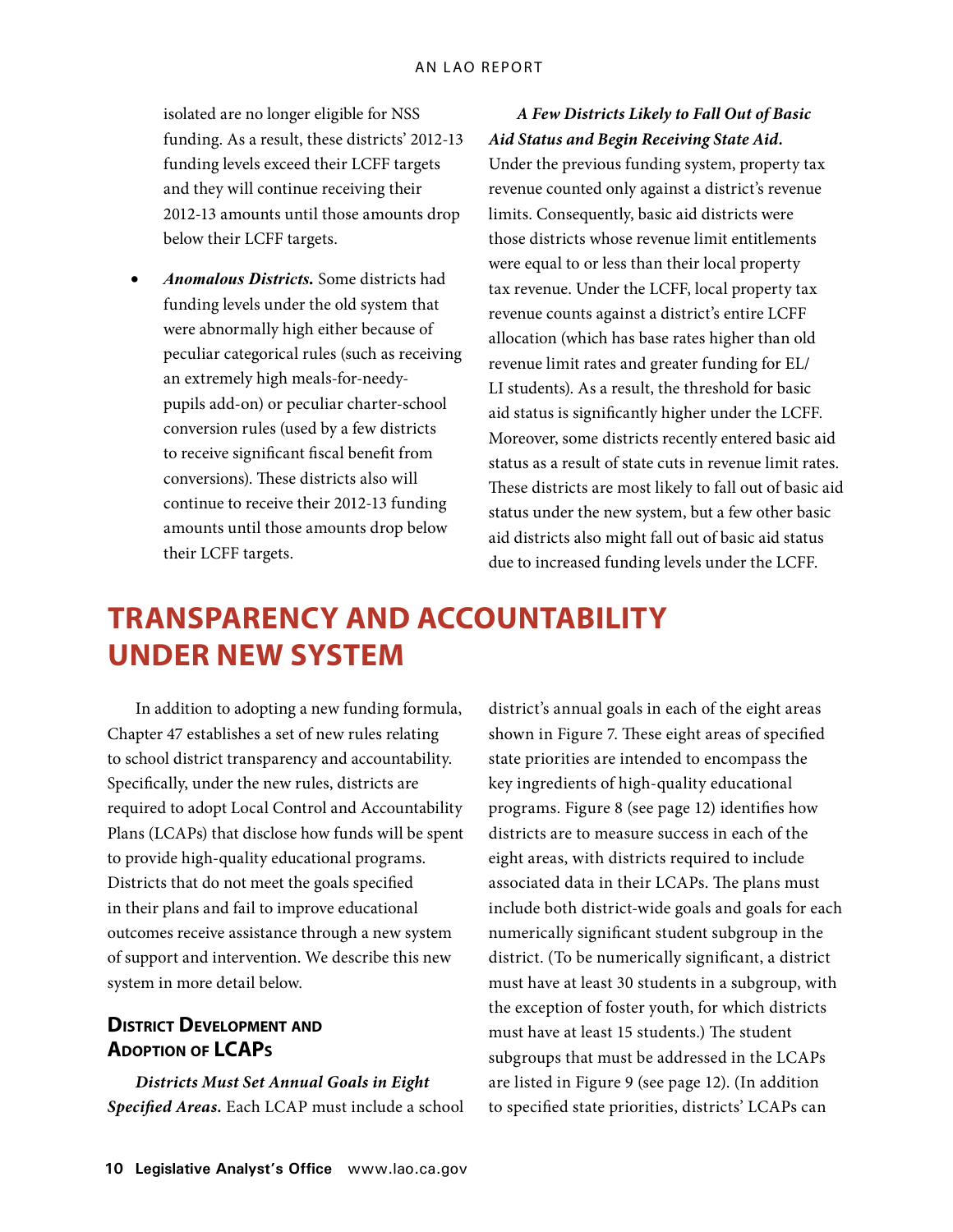include annual goals in self-selected areas of local priority.)

*Districts Must Specify Actions They Will Take to Achieve Goals.* A district's LCAP must specify the actions the district plans to take to achieve its annual goals. The specified actions must be aligned with the school district's adopted budget. For example, a school district could specify that it intends to provide tutors to all EL students reading below grade level to improve its EL reclassification rate. To ensure the LCAP and adopted budget were aligned, the school district would be required to include sufficient funding for EL tutors in its adopted budget plan.

*Districts Must Use SBE-Adopted LCAP Template.* In preparing their LCAP, districts are required to use a template developed by SBE. The template is intended to create consistency in LCAPs across the state and assist school districts in developing their plans. The SBE is required to adopt the LCAP template by March 31, 2014.

*Districts Must Solicit Input From Various Stakeholders in Developing Plan.* Figure 10 (see page 13) outlines the process a district must follow in adopting its LCAP. One of the main procedural requirements is that a district consults with its school employees, parents, and students. As part of this consultation process, districts must present their proposed plans to a parent advisory *Secretary* committee and, in some cases, a separate EL *Analyst* parent advisory committee. (EL parent advisory *Director* committees are required only if ELs comprise at least 15 percent of the district's enrollment or the district has at least 50 EL students.) The advisory committees can review and comment on the proposed plan. Districts must respond in writing to the comments of the advisory committees. Districts also are required to notify members of the public

**Figure 7**



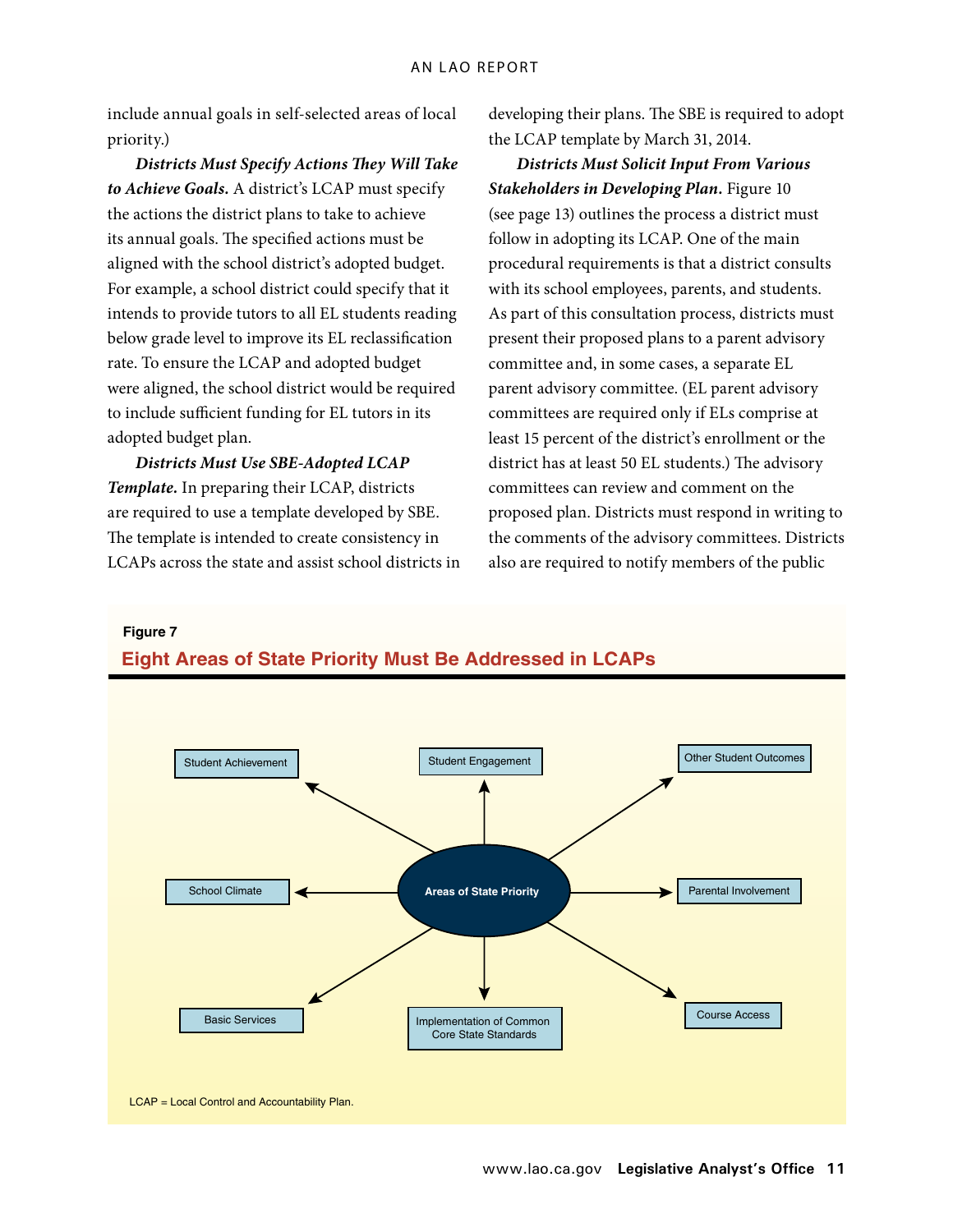#### An LAO Report

## **Required Data for Each of Eight State Priority Areas Figure 8**



EL = English learner.

#### **Figure 9**

## **Student Subgroups to Be Included in Local Control and Accountability Plans**

#### **Racial/Ethnic Subgroups:**

Black or African American American Indian or Alaska Native Asian Filipino Hispanic or Latino Native Hawaiian or Pacific Islander **White** Two or more races

#### **Other Subgroups:**

Socioeconomically disadvantaged students English learners Students with disabilities Foster youth

that they may submit written comments regarding the specific actions and expenditures proposed in the LCAP.

**y Plans LCAP** to Be Adopted Every Three Years And *Updated Annually.* Districts are required to adopt an LCAP by July 1, 2014 and every three years thereafter. In the interim years between adoptions, districts are required annually to update their LCAPs using the SBE template. Annual updates must review a school district's progress towards meeting the goals set forth in its LCAP, assess the effectiveness of the specific actions taken toward achieving these goals, and describe any changes the district will make as a result of this review and assessment. The school district also must specify the expenditures for the next fiscal year that will be used to support EL/LI and foster youth students.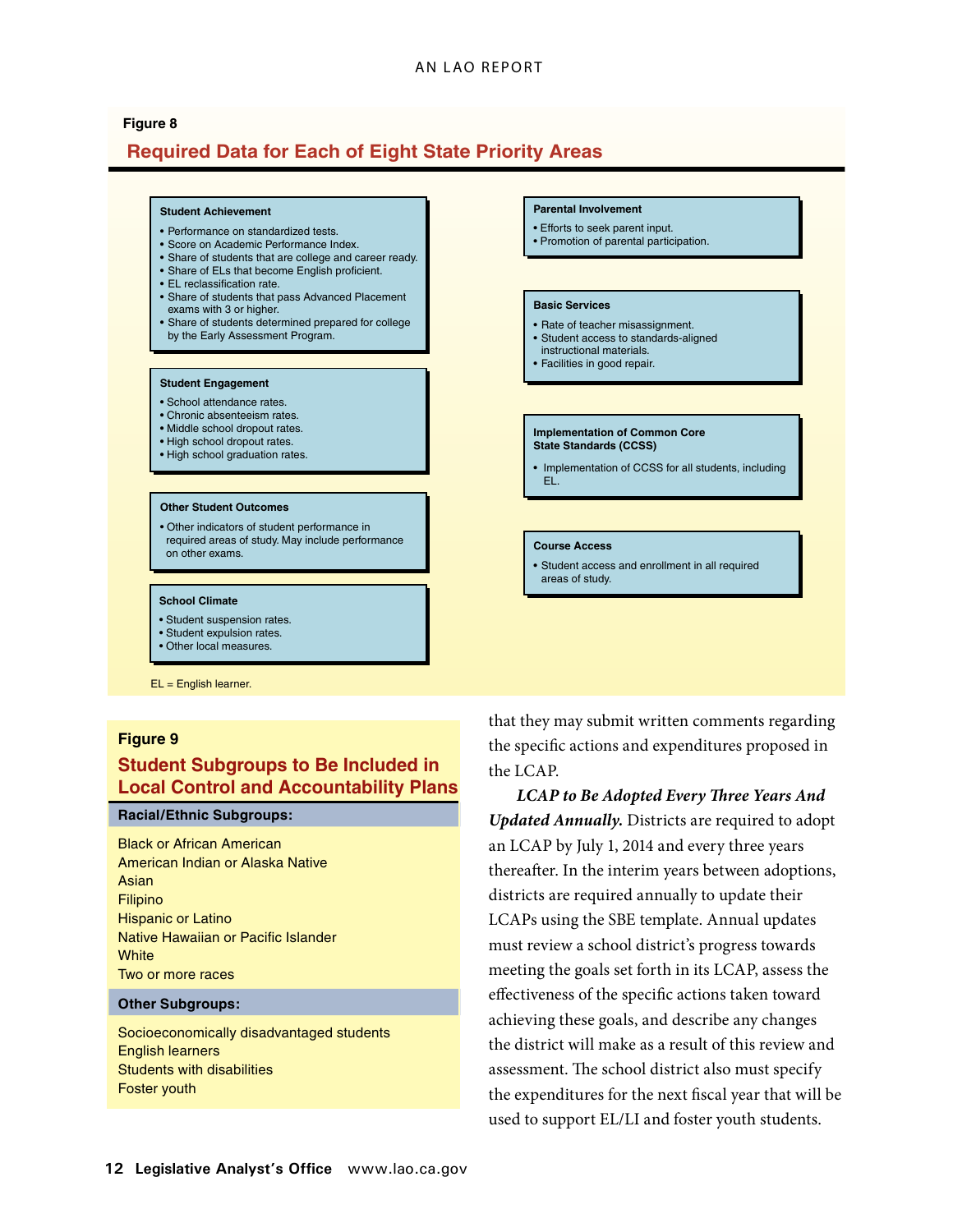Districts also are required to hold at least two public hearings to discuss and adopt (or update) their LCAPs. The district must first hold at least one hearing to solicit recommendations and comments from the public regarding expenditures proposed in the plan. It then must adopt (or officially update) the LCAP at a subsequent hearing.

## **COE Review of District LCAPs**

*COE Can Ask for Clarification, Make Recommendations Regarding District LCAPs.* 

Within five days of adopting (or updating) its LCAP, a district must submit its plan to its COE for review. Figure 11 (see next page) displays the process of COE review. Before August 15 of each year, the COE can seek clarification in writing from the district about the contents of its LCAP. The district must respond to these requests within 15 days. Then, within 15 days of receiving the district's response, the COE can submit

recommendations for amendments to the LCAP back to the district. The district must consider the COE recommendations at a public hearing within 15 days, but the district is not required to make changes to its plan.

*COE Must Approve LCAP if Required Process Followed and Plan Aligned With Budget.* The COE must approve a district's LCAP by October 8 if it determines that (1) the plan adheres to the SBE template and (2) the district's budgeted expenditures are sufficient to implement the strategies outlined in its LCAP. As we discuss *Director* in the next section, districts whose LCAPs are not approved by the COE are required to receive additional support. **Graphic Signs** 

## **Support and Intervention**

Chapter 47 also establishes a system of support and intervention for school districts that do not meet performance expectations for the eight state

**Figure 10**



## **School District LCAP Adoption Process**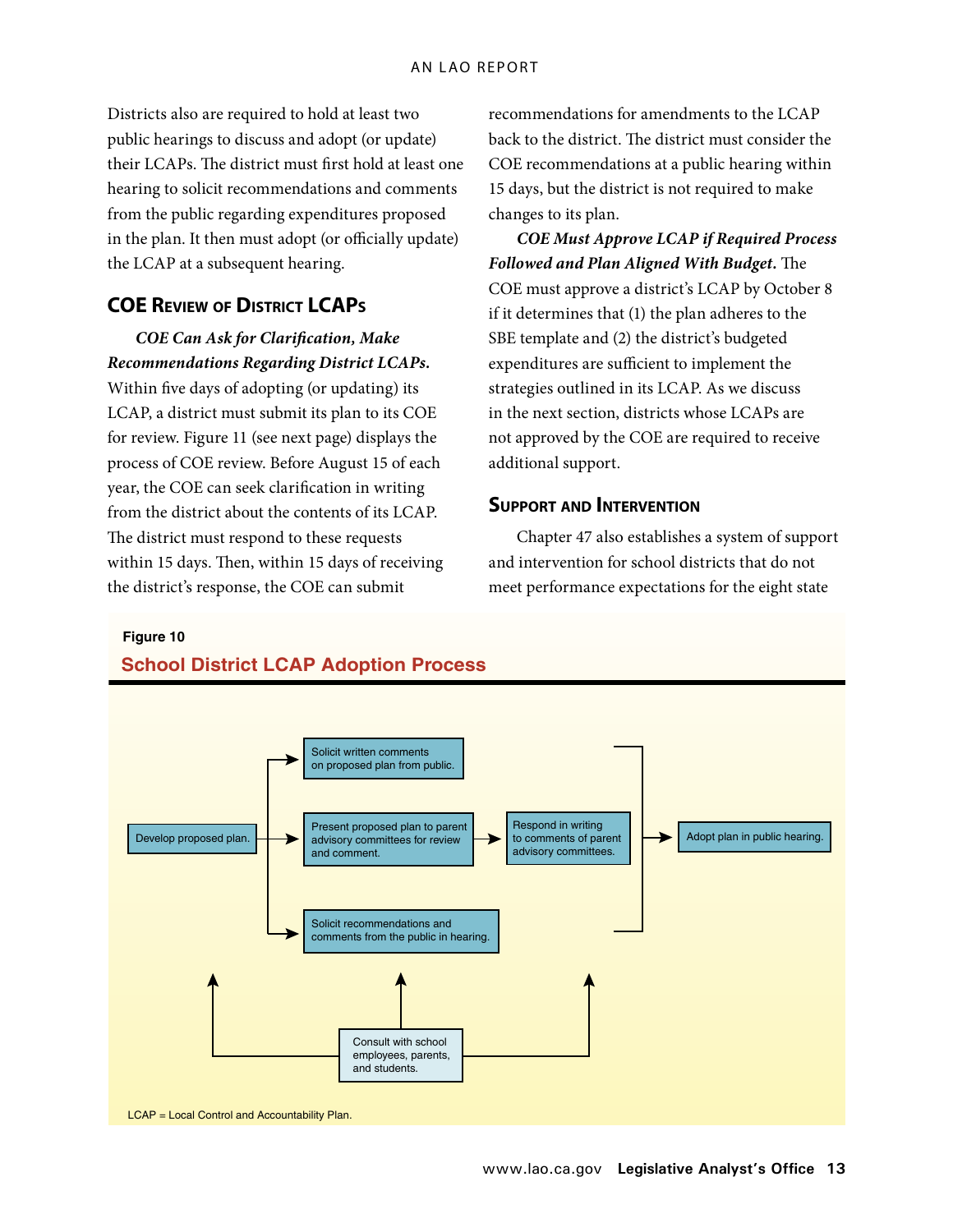## **COE Review of Local Control and Accountability Plans District Actions: COE Actions: Figure 11** Seeks clarification about contents of plan from district by August 15. Submits recommended amendments to plan back to district within 15 days. Reviews plan to determine if it meets requirements (adheres to SBE template and aligns with district budget). Submits locally approved plan to COE five days after adoption. Responds to COE request for clarification within 15 days. Considers COE recommendations in a public hearing within 15 days. If plan meets requirements, approves plan by October 8. If plan does not meet requirements, does not approve plan, provides support. COE = County Office of Education and SBE = State Board of Education.

priority areas identified in the LCAP. Below, we discuss this new system in greater detail. (This system works somewhat differently for charter schools. We discuss the major differences in the box on page 16.)

## **New Rubrics to Determine if Districts Need Support or Intervention**

*COE Must Assess School District Performance Based on SBE-Adopted Rubrics.* As shown in Figure 12, SBE must develop three new rubrics for assessing a school district's performance. The SBE is to adopt all three rubrics by October 1, 2015. The rubrics are to be holistic and consider multiple measures of district and school performance as well as set expectations for improvement for each numerically significant subgroup in each of the eight state priority areas.

## **Support for Struggling School Districts**

*Three Reasons Districts Can Be Flagged for Additional Support.* School districts are required to receive additional support in the following three instances.

- • *LCAP Not Approved by COE.* A district is required to receive support if its LCAP is not approved by the COE because it does not follow the SBE template or is not aligned with the district's budget plan.
- **District Requests Assistance.** A district may specifically request additional support.
- **District Not Improving Student** *Outcomes.* A district must receive support if, based on the support rubric, it does not improve outcomes in more than one state priority area for at least one subgroup.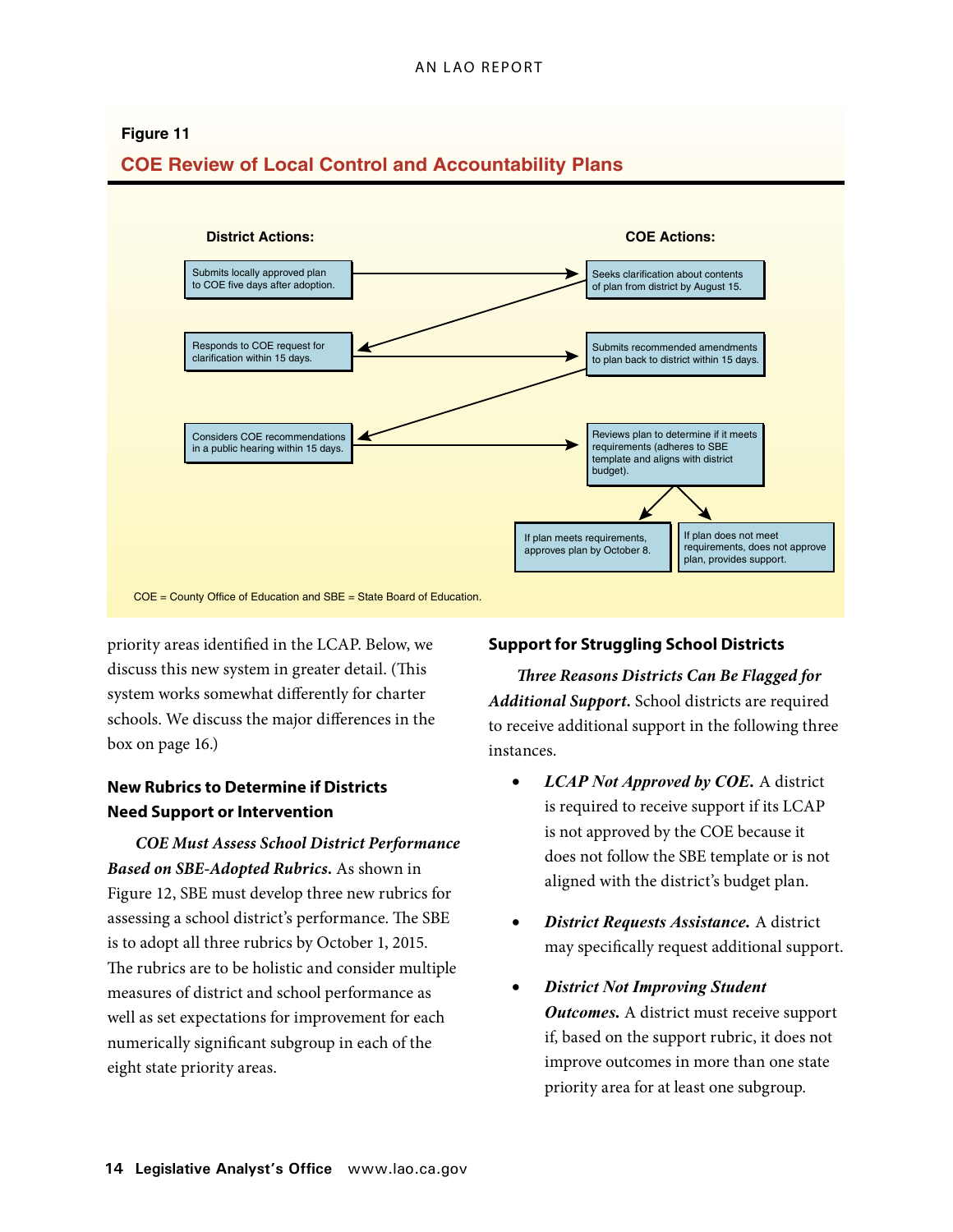#### An LAO Report

#### **Figure 12**

## **State Board of Education (SBE) Required to Adopt Three New Rubrics**

Chapter 47, Statutes of 2013 (AB 97, Committee on Budget) requires SBE to develop and adopt the following three evaluation rubrics by October 1, 2015.

**Self-Assessment Rubric.** This rubric is to assist districts in evaluating their strengths and weaknesses.

9*Support Rubric.* This rubric is to be used by COEs to determine if a school district does not improve outcomes in more than one state priority for at least one subgroup, and thus is required to receive some form of support.

*Intervention Rubric.* This rubric is to be used by the SPI to determine if a district does not improve outcomes in three out of four consecutive school years for three or more subgroups in more than one state or local priority, and thus is considered to be persistently failing.

COE = County Office of Education and SPI = Superintendent of Public Instruction.

*Three Forms of Support.* Under the new system, COEs are responsible for providing school districts with certain types of support. As Figure 13 shows, COEs can provide three types of support.

*COE Review of Strengths and Weaknesses.* The COE can deliver assis‑ tance by providing a written review of

the district's strengths and weaknesses in the eight state priority areas. The COE review also must identify evidence-based programs that could be used by the school district to meet its annual goals.

*Assign an Academic Expert.* The COE can assign an academic expert or

#### **Figure 13**

**New System of School District Support and Intervention**



COE = County Office of Education; CCEE = California Collaborative for Educational Excellence; SPI = Superintendent of Public Instruction; and LCAP = Local Control and Accountability Plan.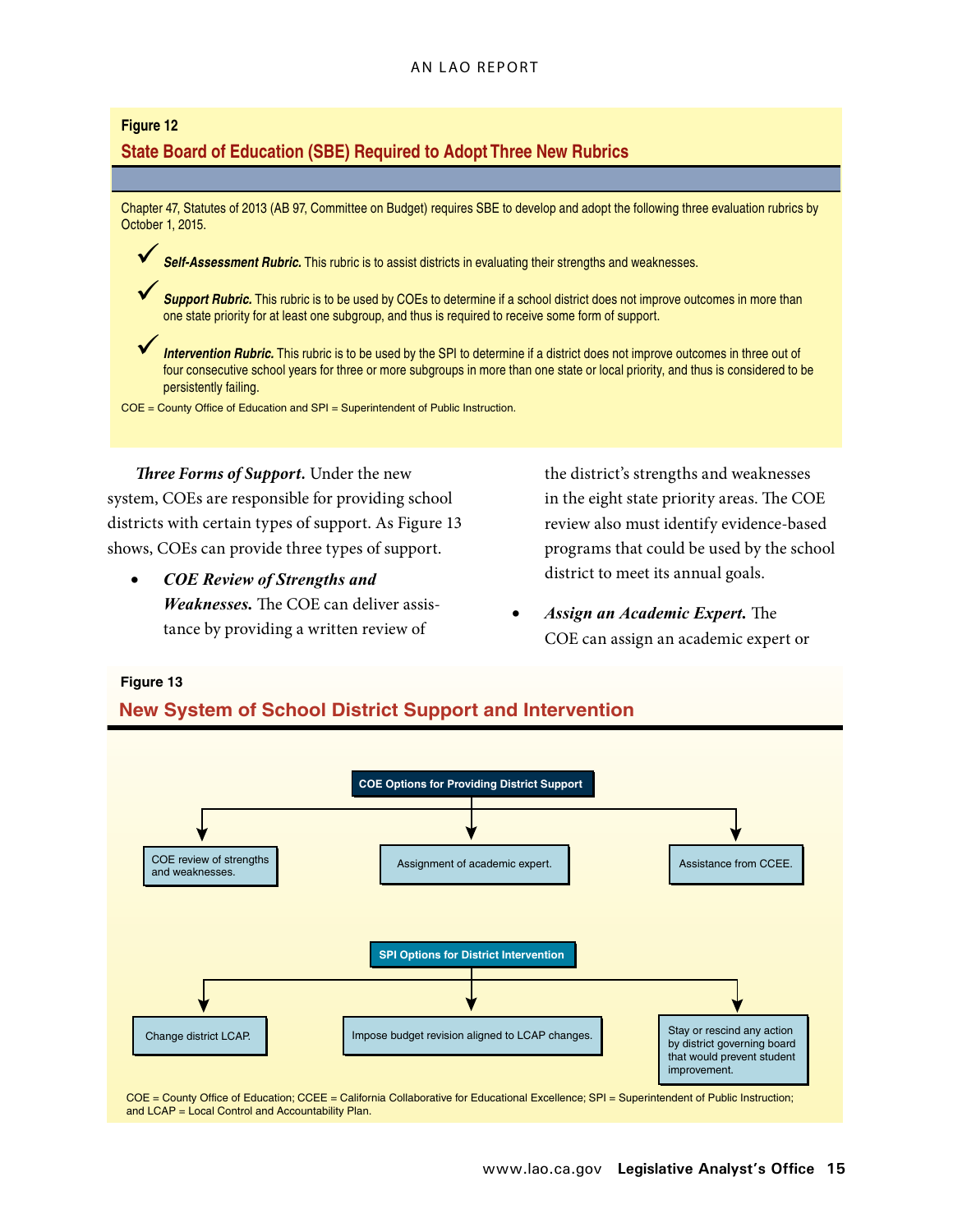team of experts to assist the district in implementing effective programs that are likely to improve outcomes in the eight areas of state priority. The COE also can assign another school district within the county to serve as a partner for the school district in need of assistance.

**Request Assistance From Newly** *Established Agency.* The COE can request that the SPI assign the California Collaborative for Educational Excellence (CCEE), a newly established agency, to provide assistance to the school district. (We discuss the role of the CCEE in more detail in the box on page 18.)

## **Intervention in Persistently Failing School Districts**

*SPI Can Intervene in Select Cases.* For a persistently underperforming school district, the SPI can intervene to assist the district in improving its education outcomes. The SPI can intervene, however, only if all three of the following conditions are met.

**Persistent Failure for Several Years.** The SPI can intervene if, based on the intervention rubric, the district does not improve outcomes in three out of four consecutive school years for three or more subgroups in more than one state or local priority area.

#### **New System Works Somewhat Differently for Charter Schools**

Chapter 47, Statutes of 2013 (AB 97, Committee on Budget) requires charter schools to adopt Local Control and Accountability Plans (LCAPs), have their performance assessed using rubrics adopted by the State Board of Education (SBE), and receive support from its authorizer or the California Collaborative for Education Excellence (CCEE). The charter school process, however, works somewhat differently from the school district process. We describe the major differences below.

*Charter School LCAP Adoption Process Different in Two Ways.* Chapter 47 requires the petition for a charter school to include an LCAP that establishes goals for each of the eight state priorities (and any identified local priorities) and specifies the actions the charter school will take to meet these goals. The LCAP must be updated annually by the charter school's governing board. Like school districts, charter schools are required to consult with school employees, parents, and students when developing their annual updates. The LCAP adoption process is different, however, in that charter schools are exempt from the specific requirements to solicit public comment and hold public hearings that apply to school districts. Charter schools also are not required to have their plans approved by the County Office of Education (COE).

*Support Required for Persistently Failing Charter Schools.* Like school districts, charter schools must have their performance assessed based on the new SBE rubrics. For charter schools, however, this assessment is to be conducted by the charter authorizer rather than the COE. A charter school is required to receive support from its authorizer if, based on the intervention rubric, it does not improve outcomes in three out of four consecutive school years for three or more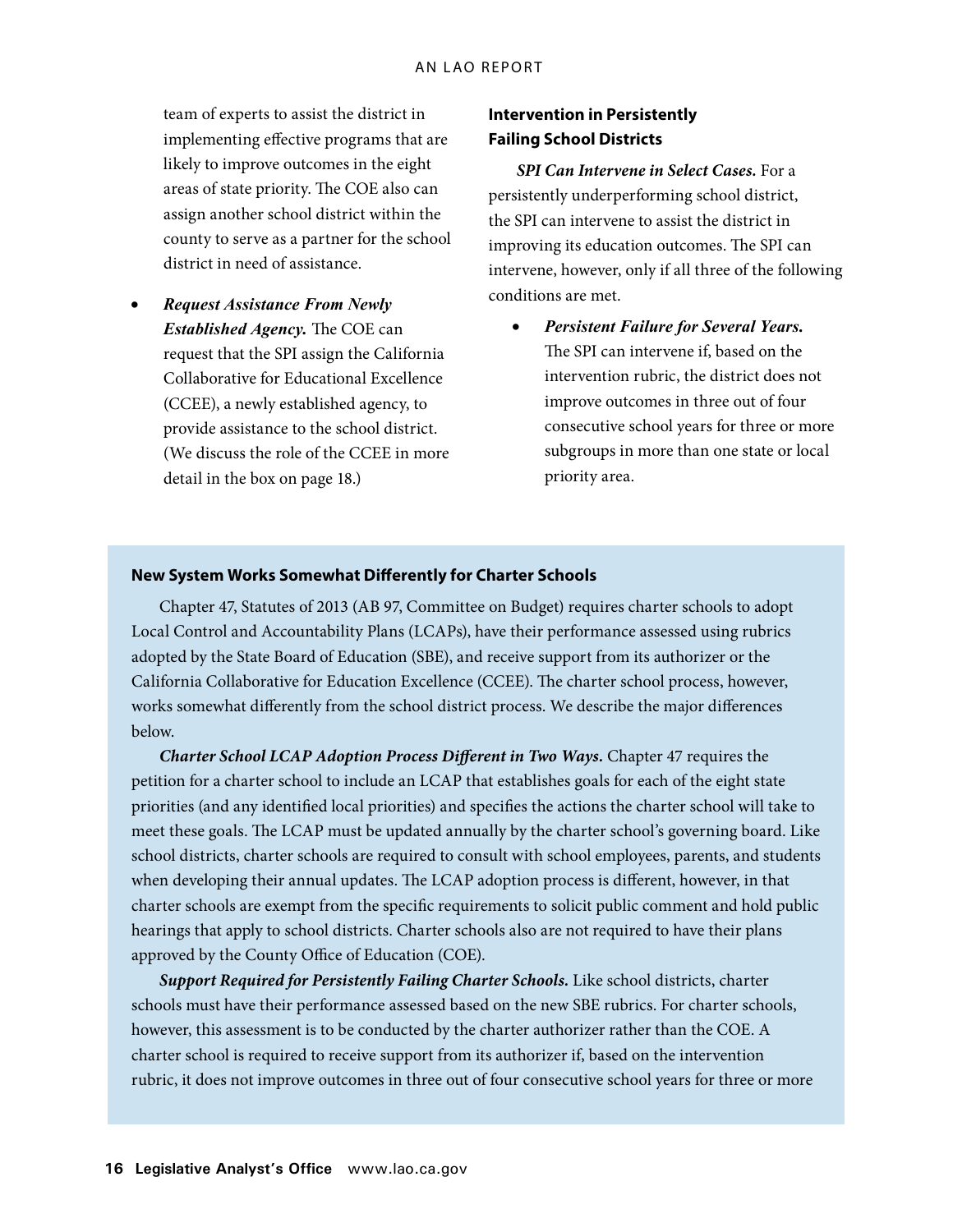- • *CCEE Determines Intervention Is Necessary.* The SPI can intervene if the CCEE has provided assistance and determines both that (1) the district has not been able or will not be able to implement CCEE recommendations and (2) the district's performance is so persistently or severely poor that SPI intervention is necessary.
- *SBE Approves Intervention.* The SPI can intervene only with approval of SBE.

*Provides Three New Powers to SPI.* If the above conditions are met, the SPI can intervene directly or assign an academic trustee to work on his or her behalf. The SPI can intervene in the following three ways.

- *Change District LCAP.* The SPI can change the district's LCAP to modify the district's annual goals or the specific actions the district will take to achieve its goals.
- *Impose Budget Revision in Conjunction With LCAP Changes.* The SPI can impose a revision to the district's budget to align the district's spending plan with the changes made to the LCAP. These changes only can be made if the SPI determines they will allow the district to improve outcomes for all student subgroups in one or more of the eight state priorities.
- **Stay or Rescind an Action of the Local** *Governing Board.* The SPI also can stay or rescind an action of the district governing

subgroups in more than one state or local priority area—the same standard applied for determining whether the Superintendent of Public Instruction (SPI) intervention is necessary in a school district. (Unlike school districts, a charter school that is determined to be struggling based on the support rubric is not required to receive support.) In addition to the support from the charter authorizer, the SPI may assign the CCEE to provide the charter school with support if the authorizer requests and SBE approves the assistance. (If a charter school requests support but is not underperforming based on the intervention rubric, the charter authorizer and CCEE are not required to provide support.)

Instead of SPI Intervention, Charter Can Be Revoked by Authorizer. The charter authorizer can consider revoking a charter if the CCEE provides a charter school with support and determines that (1) the charter school has not been able or will not be able to implement CCEE recommendations and (2) the charter school's performance is so persistently or severely poor that revocation is necessary. If the authorizer revokes a charter for one of these reasons, the decision is not subject to appeal. Consistent with current law, the authorizer must consider student academic achievement as the most important factor in determining whether to revoke the charter.

*The SBE Also Can Revoke Charter or Take Other Actions Based on Poor Academic Performance.* The SBE—based upon a recommendation from the SPI—also can revoke a charter or take other appropriate actions if the charter school fails to improve student outcomes across multiple state and local priority areas. (Prior to the adoption of Chapter 47, SBE could take similar action for charter schools only if the schools were (1) engaging in gross financial mismanagement, (2) illegally or improperly using funds, or (3) implementing instructional practices that substantially departed from measurably successful practices and jeopardized the educational development of students.)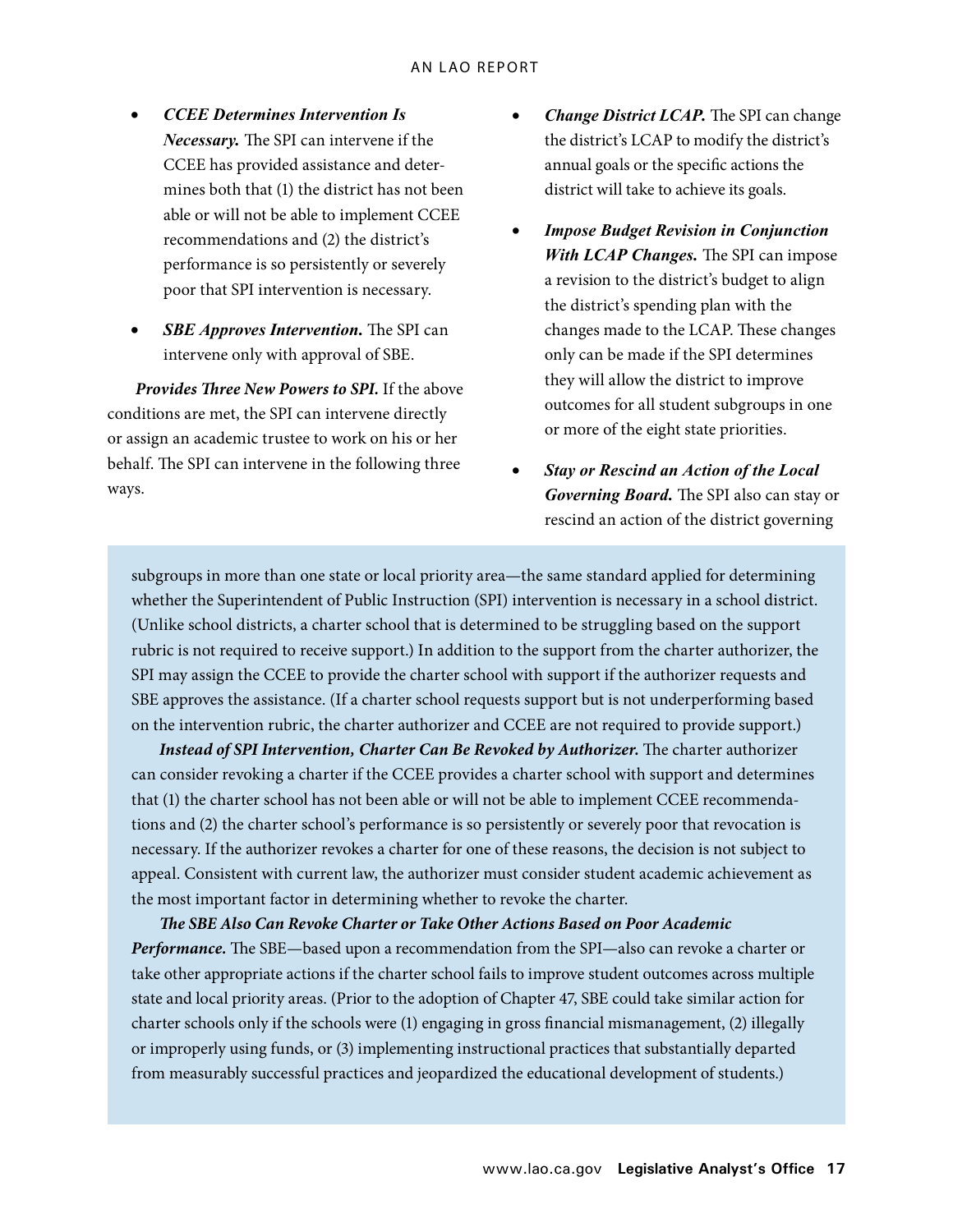board if he or she determines the action would make improving student outcomes in the eight state priority areas, or in any

of the district's local priority areas, more difficult. The SPI, however, cannot stay or rescind an action that is required by a local collective bargaining agreement.

## **Major Decisions Lay Ahead**

Many important state and district decisions relating to the new formula and the new system of support and intervention will be made over the next several years. Figure 14 identifies the major milestones that lay ahead. Below, we discuss some of these major decisions in more detail.

*Many Major Regulations to Be Determined by SBE.* Over the next several years, SBE must adopt numerous regulations relating to the LCFF and the new system of transparency and accountability. As the timeline shows, by January 31, 2014, SBE must adopt regulations to implement the proportionality clause relating to LCFF supplemental and concentration funds. Two months later, by

March 31, 2014, it must adopt LCAP templates for districts to use in developing their 2014‑15 LCAPs. By October 1, 2015, SBE must adopt the three rubrics that will be used to assess a school district's performance. The details of these regulations will significantly affect the manner in which these new provisions are ultimately implemented.

*Organization of CCEE to Be Clarified.* The governance structure of the CCEE, as well as its larger role within the state's accountability system, remains unclear. Chapter 47 authorizes the SPI, with SBE approval, to contract with individuals, local education agencies and other organizations with expertise and a record of success in the CCEE's

#### **New Agency to Support Struggling Districts**

#### *New Agency to Serve as Statewide Expert in Improving School District Performance.*

Chapter 47, Statutes of 2013 (AB 97, Committee on Budget) creates a new agency, the California Collaborative for Educational Excellence (CCEE), to advise and assist school districts in improving performance. To this end, statute requires the CCEE to serve as a statewide expert to help districts: (1) improve their achievement in the eight state priority areas, (2) enhance the quality of teaching, (3) improve district/school-site leadership, and (4) address the needs of special student populations (such as English learner, low-income, foster youth, and special education students). In particular, the CCEE is intended to help districts achieve the goals set forth in their Local Control and Accountability Plan (LCAPs).

*Three Main Roles for CCEE.* A County Office of Education (COE) can assign the CCEE to provide assistance to some school districts—specifically those that have an LCAP rejected, request assistance, or are determined in need of assistance based on the COE's assessment using the support rubric. The Superintendent of Public Instruction (SPI) also can assign the CCEE to provide assistance to any school district that the SPI determines needs help in order to accomplish the goals set forth in its LCAP. The third main role of the CCEE is to determine if SPI intervention is necessary to improve the performance of a persistently failing school district.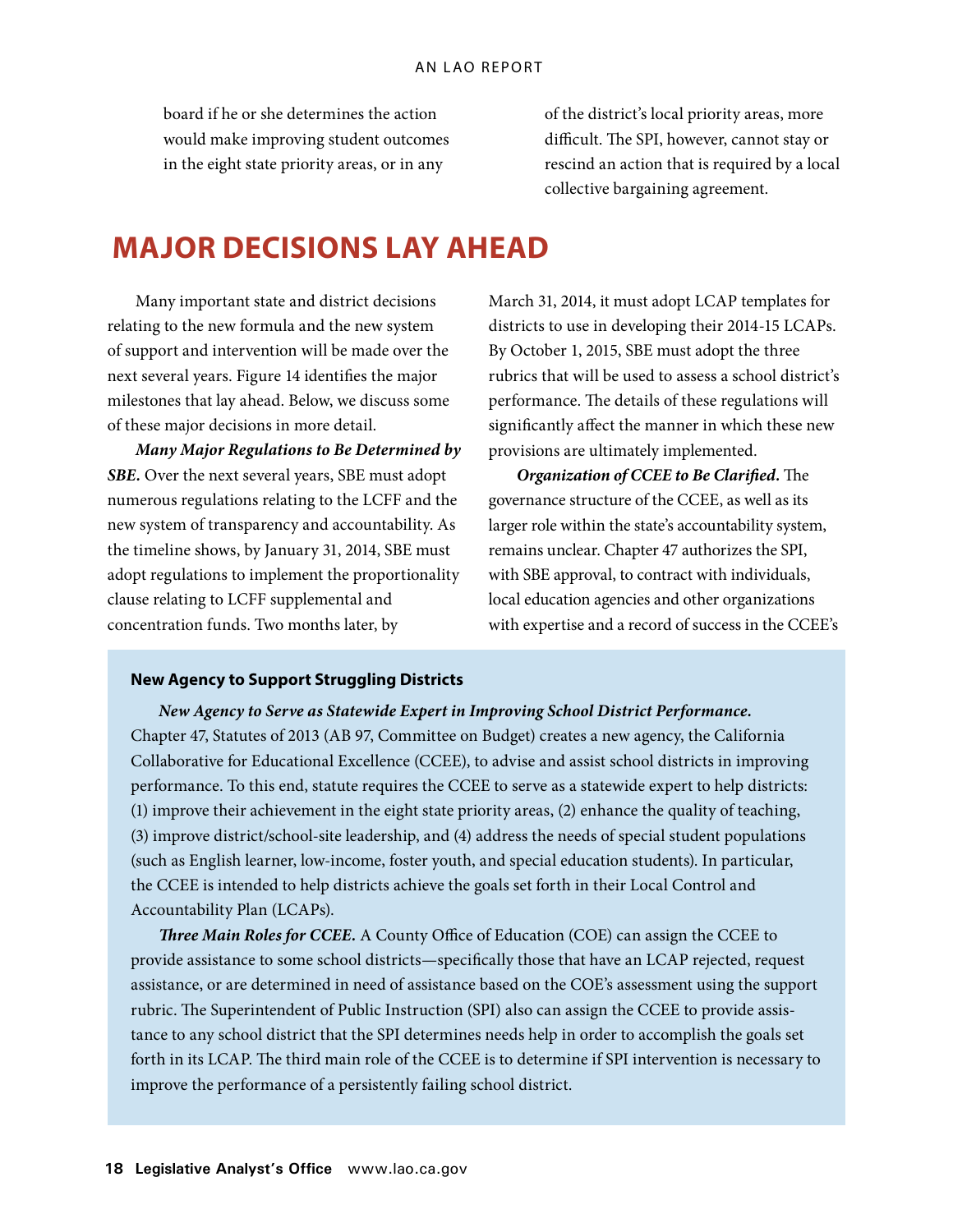

assigned areas of responsibility. The legislation, however, does not specify the process the SPI should take to identify agencies with expertise and how the role of these agencies would differ from the role of the SPI. In signing the *2013‑14 Budget Act*, the Governor expressed his interest in adopting legislation by the end of 2013 to clarify the composition and ongoing role of the CCEE.

*Cost of New Academic Accountability System Also to Be Clarified.* Because of the significant uncertainty regarding the level of workload

SPI support and intervention, the associated costs are associated with the new system of district unknown at this time. The 2013‑14 budget provides \$10 million for CCEE but includes little detail on how and when the funds are to be spent. Moreover, the total costs of the system will depend in part on the number of school districts determined to need support or intervention based on the new SBE rubrics, the number of school districts that will specifically request assistance, and the amount of assistance that will be performed by the CCEE in the coming years.

# **Conclusion**

Chapter 47, particularly with the creation of the LCFF, addresses many of the flaws of the state's prior K-12 funding system, which was widely believed to be overly complex, inefficient, and outdated. The LCFF, for instance, is much simpler

when compared with the dozens of categorical funding formulas that were part of the state's previous funding system. The new system of funding and accountability created by Chapter 47, including the provisions dealing with the